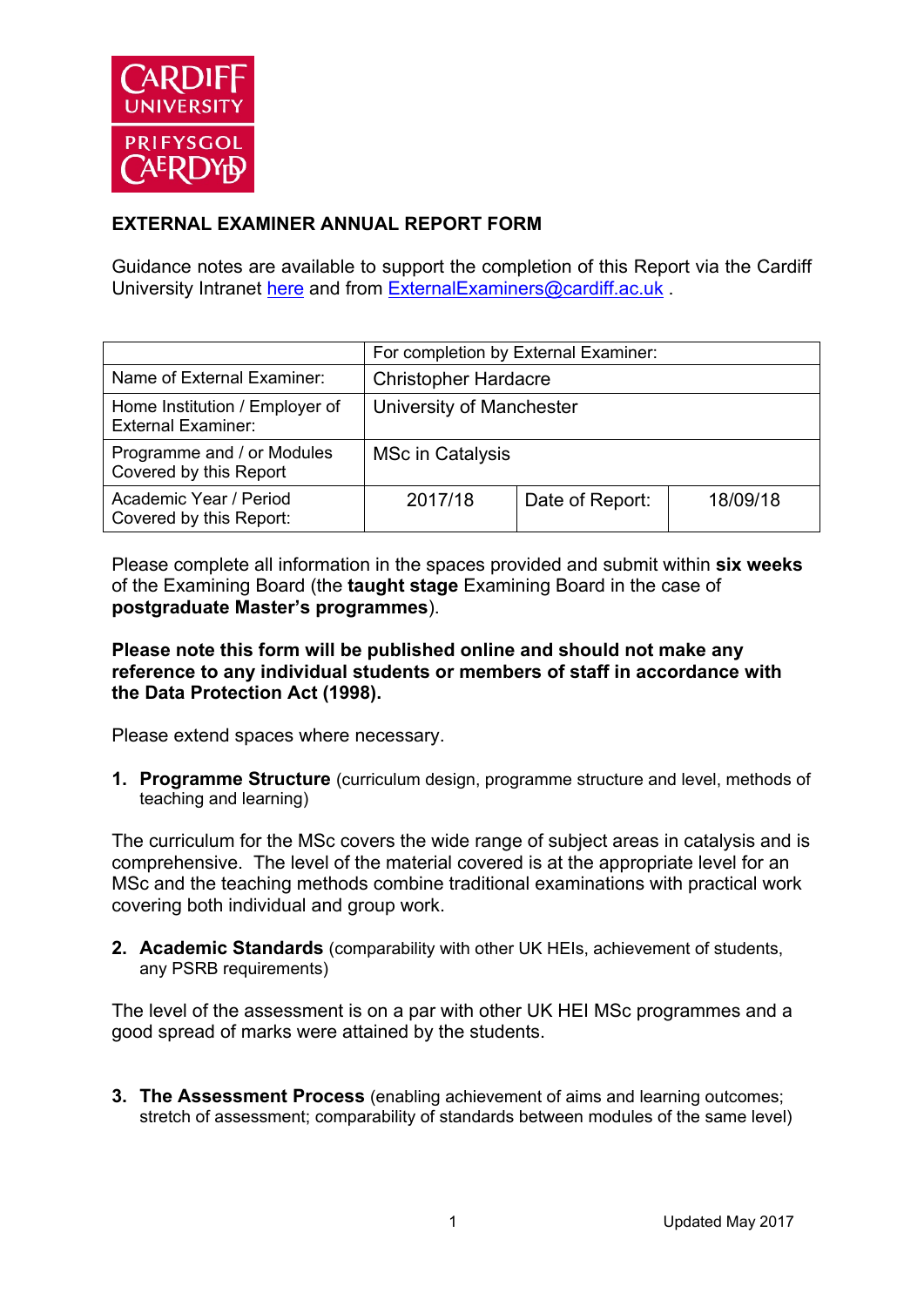The learning outcomes and aims of the modules were well covered by the exams. The assessments provided a good opportunity for the students to be stretched as well as to cover the fundamentals of the subject matter.

### **4. Year-on-Year Comments**

[Previous External Examiner Reports are available from the Cardiff University Website here.]

N/A

**5. Preparation for the role of External Examiner (for new External Examiners only)** (appropriateness of briefing provided, visits to School, programme handbooks and supporting information)

The material was sent in good time for review and the comments on the exams were addressed. In addition, the examination mark spreadsheet was sent prior to the visit to allow sufficient time to study the trends and highlight any cases to be examined in detail. The visits to the School was well organised and we had the opportunity to meet with students undertaking the programme.

**6. Noteworthy Practice and Enhancement** (good and innovative practice in learning, teaching and assessment; opportunities for enhancement of learning opportunities)

Meeting the students and previewing of the examination spreadsheets was good practice. The group work within the programme work well and allows teamwork to be encouraged.

**7. Appointment Overview (for retiring External Examiners only)** (significant changes in standards, programme/discipline developments, implementation of recommendations, further areas of work)

The programme is of a high standard and well taught. Recommendations from previous years have been implemented or considered as appropriate. It continues to be of an equivalent standard to other MSc's in the UK that I am familiar with. Overall, my experience as an external examiner has been very positive and the School should be commended for their MSc programme and the way it is organised. It would be good to review the balance between the various aspects of catalysis to ensure that students have a wide enough exposure and choice of projects.

## **8. Annual Report Checklist**

|     |                                                                                                                    | <b>Yes</b><br>(Y) | <b>No</b><br>(N) | N/A<br>(N/A) |
|-----|--------------------------------------------------------------------------------------------------------------------|-------------------|------------------|--------------|
|     | <b>Programme/Course Information</b>                                                                                |                   |                  |              |
| 8.1 | Did you receive sufficient information about the Programme and<br>its contents, learning outcomes and assessments? | X                 |                  |              |
| 8.2 | Were you asked to comment on any changes to the assessment<br>of the Programme?                                    | X                 |                  |              |

Please include appropriate comments within Sections 1-7 above for any answer of 'No'.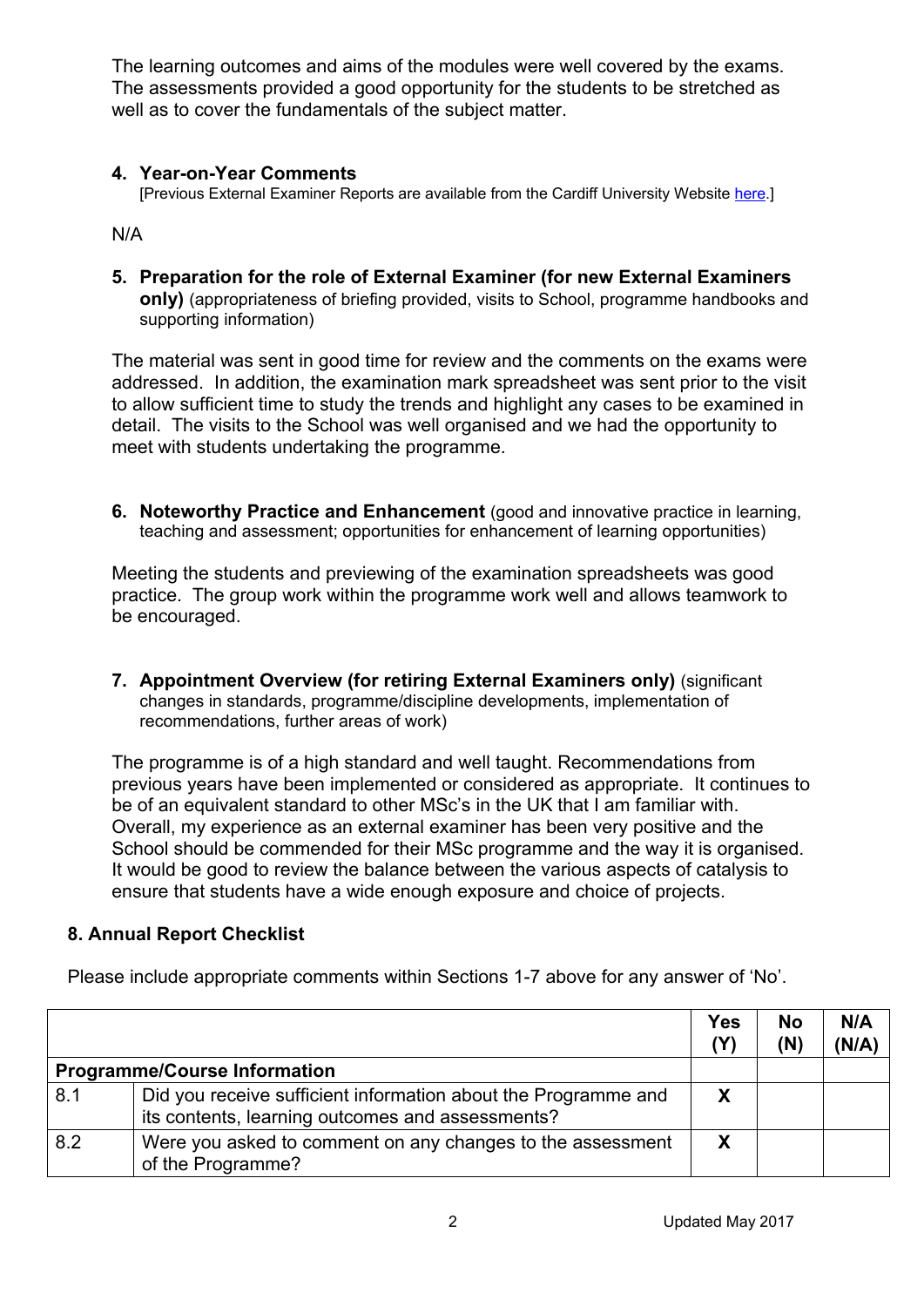|                                                      | <b>Draft Examination Question Papers</b>                                                                                                                                                                                                                                                                          |              |   |
|------------------------------------------------------|-------------------------------------------------------------------------------------------------------------------------------------------------------------------------------------------------------------------------------------------------------------------------------------------------------------------|--------------|---|
| 8.3                                                  | Were you asked to approve all examination papers contributing<br>to the final award?                                                                                                                                                                                                                              | X            |   |
| 8.4                                                  | Were the nature, spread and level of the questions appropriate?                                                                                                                                                                                                                                                   | X            |   |
| 8.5                                                  | Were suitable arrangements made to consider your comments?                                                                                                                                                                                                                                                        | X            |   |
|                                                      | <b>Marking Examination Scripts</b>                                                                                                                                                                                                                                                                                |              |   |
| 8.6                                                  | Did you receive a sufficient number of scripts to be able to assess<br>whether the internal marking and classifications were appropriate<br>and consistent?                                                                                                                                                       | X            |   |
| 8.7                                                  | Was the general standard and consistency of marking<br>appropriate?                                                                                                                                                                                                                                               | X            |   |
| 8.8                                                  | Were the scripts marked in such a way as to enable you to see<br>the reasons for the award of given marks?                                                                                                                                                                                                        | X            |   |
| 8.9                                                  | Were you satisfied with the standard and consistency of marking<br>applied by the internal examiners?                                                                                                                                                                                                             | X            |   |
| 8.10                                                 | In your judgement, did you have the opportunity to examine a<br>sufficient cross-section of candidates' work contributing to the<br>final assessment?                                                                                                                                                             | X            |   |
|                                                      | <b>Coursework and Practical Assessments</b>                                                                                                                                                                                                                                                                       |              |   |
| 8.11                                                 | Was the choice of subjects for coursework and / or practical<br>assessments appropriate?                                                                                                                                                                                                                          | X            |   |
| 8.12                                                 | Were you afforded access to an appropriate sample of<br>coursework and / or practical assessments?                                                                                                                                                                                                                | X            |   |
| 8.13                                                 | Was the method and general standard of assessment<br>appropriate?                                                                                                                                                                                                                                                 | X            |   |
| 8.14                                                 | Is sufficient feedback provided to students on their assessed<br>work?                                                                                                                                                                                                                                            | X            |   |
|                                                      | <b>Clinical Examinations (if applicable)</b>                                                                                                                                                                                                                                                                      |              |   |
| 8.15                                                 | Were satisfactory arrangements made for the conduct of clinical<br>assessments?                                                                                                                                                                                                                                   |              | X |
|                                                      | <b>Sampling of Work</b>                                                                                                                                                                                                                                                                                           |              |   |
| 8.16                                                 | Were you afforded sufficient time to consider samples of<br>assessed work?                                                                                                                                                                                                                                        | X            |   |
|                                                      | <b>Examining Board Meeting</b>                                                                                                                                                                                                                                                                                    |              |   |
| 8.17                                                 | Were you able to attend the Examining Board meeting?                                                                                                                                                                                                                                                              | X            |   |
| 8.18                                                 | Was the Examining Board conducted properly, in accordance with<br>established procedures and to your satisfaction?                                                                                                                                                                                                | $\mathsf{X}$ |   |
| 8.19                                                 | Cardiff University recognises the productive contribution of<br>External Examiners to the assessment process and, in particular,<br>to the work of the Examining Board. Have you had adequate<br>opportunities to discuss the Programme and any outstanding<br>concerns with the Examining Board or its officers? | X            |   |
| <b>Joint Examining Board Meeting (if applicable)</b> |                                                                                                                                                                                                                                                                                                                   |              |   |
| 8.20                                                 | Did you attend a Composite Examining Board, i.e. one convened<br>to consider the award of Joint Honours degrees?                                                                                                                                                                                                  |              | X |
| 8.21                                                 | If so, were you made aware of the procedures and conventions<br>for the award of Joint Honours degrees?                                                                                                                                                                                                           |              |   |
| 8.22                                                 | Was the Composite Examining Board conducted according to its                                                                                                                                                                                                                                                      |              |   |